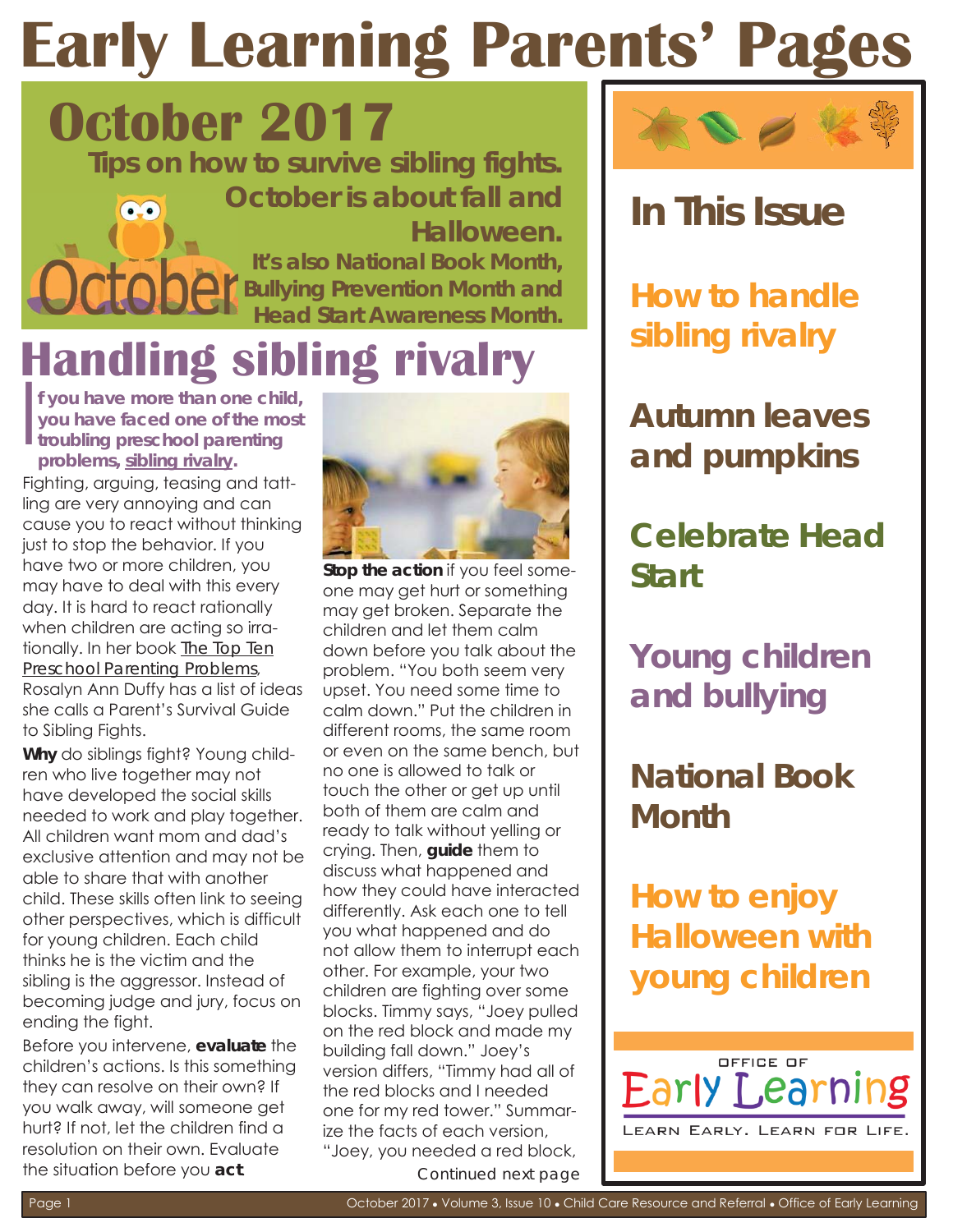#### **Early Learning Parents' Pages Autumn leaves and pumpkins Sibling rivalry**

Fall in Florida is different in different parts of the state. North Florida may get some cooler weather and some leaves may change colors or fall fro m the trees. Other parts of Florida may only experience less humidity and slightly shorter days. Wherever you live, you can teach your child about the changing seasons and what may be happening in the fall in other part s of our state and country.

Take a walk in your yard or a nearby park and pick up leaves. Take them home to use for various fun learning activities with your child.



Preschoolers and toddlers can use leaves to count, make patterns, group by color, shape or leaf size. Let your child glue leaves to paper and paint them different colors or paint around the leaves. Help your child use different shaped leaves to make a leaf-man and read the book, **Leaf Man** by Lois Ehlert.

Most places have "pumpkin patches" or grocery stores where you can buy a pumpkin. Pumpkins can be a source of many exciting learning activities. Teach your child about the five senses by having him look at the pumpkin and describe what he sees. Talk about the pumpkin's size, shape and color. Ask him to feel it. Is it smooth or rough? Thump the outside of the pumpkin with your finger. What



sound does that make? Cut a hol e in the top and hav e him explore the inside of

*Continued from pg. 1* 

but Timmy used it in his building. Joey, how would you feel if Timmy had knocked over your tower to get one of your blocks? Would you have been sad or angry?" **Model** how to talk through a problem such as both of them wanting the same block. Help them develop **skills they need to share** and solve problems on their own. If the children are toddlers or have not learned how to compromise, model for them **how to use words to resolve a conflict**. If they both want the same toy, show them how to take turns sharing the toy or playing with it together. Help them identify their emotions: "It looks like you both want to play with the same doll. When your sister took the doll did that make you feel sad or angry?" Help them learn what to do when they **feel sad or angry** with someone else.

You can **prevent** future problems by helping your children develop the social and emotional skills needed to get along with each other. It is important to know what social and emotional skills are typical for the age of your children. Find the **social and emotional milestones** 



for their ages and learn ways to support their development so your children will learn ways to resolve conflicts on their own.



Siblings aged 3 to 7 fight as much as 3.5 times an hour, **Your children are not the** *only* **ones. and those aged 2 to 4 – about every 10 minutes! Kluger, J. (July 10, 2006) "The New Science of Siblings"**  *Time,* **p. 49.** 

smell and look? Clean out the pumpkin and look at the seeds. Talk

about their size, shape and color. Plant some seeds to watch them grow. Bake some and eat them for a snack. Carve or draw a face on the pumpkin. Read the book, *Pumpkin Pumpkin* by Jeanne Titherington. Talk about how the pumpkin grows from a seed to a vine and how the blooms form into pumpkins. These activities support your child in



developing math and science concepts and help increase his vocabulary. You will enjoy and value the time you spend with your child and he will discover that learning is fun.

the pumpkin. How does it feel, taste,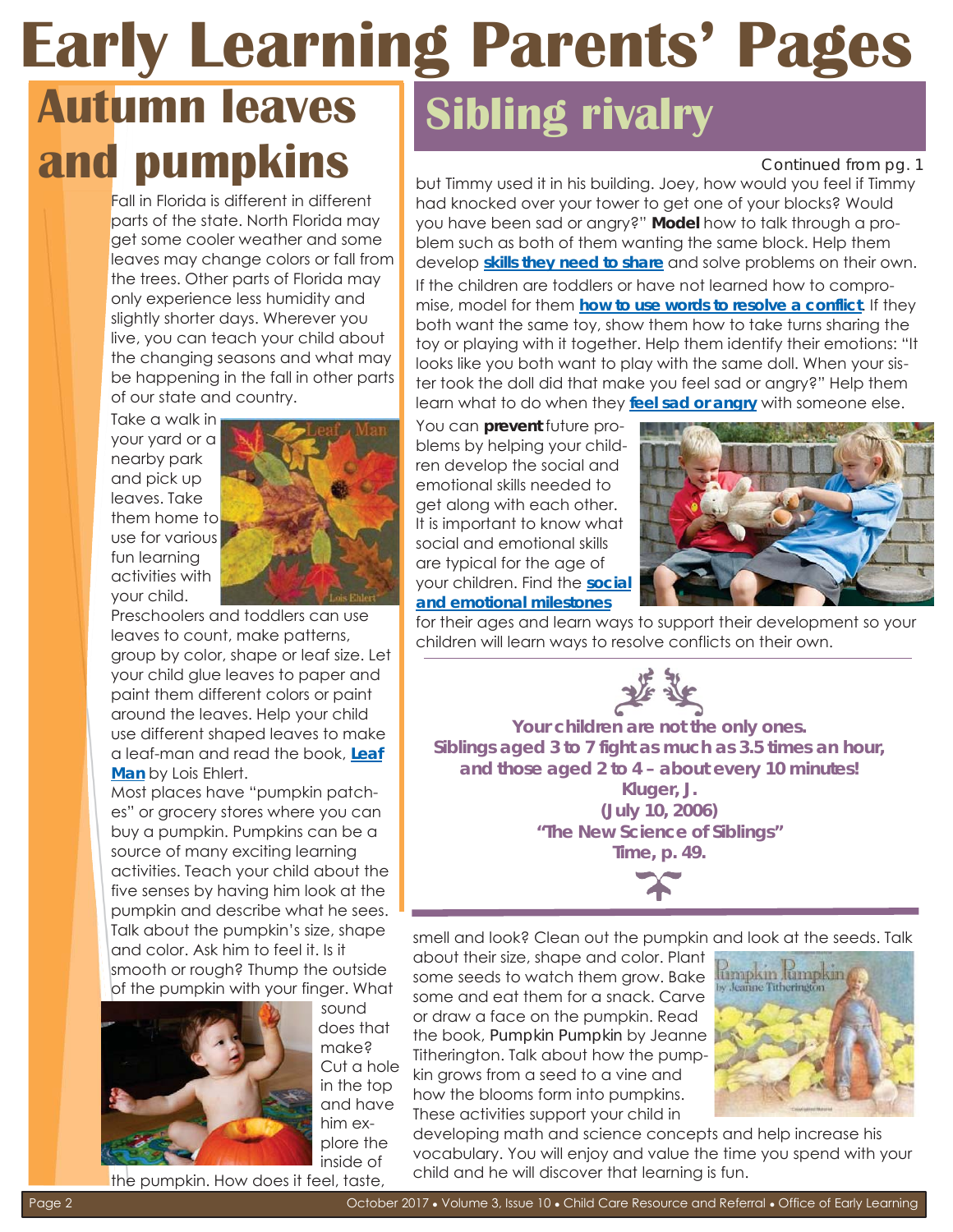## **Early Learning Parents' Pages**

### **Celebrate Head Start!**

On Oct. 22, 1982, President Ronald Reagan proclaimed October as Head Start Awareness Month—a time to celebrate the life-changing impact Head Start has on the lives of many children and families.



**Head Start began in 1965** as a summer program for children from low-income families. Its mission? To help break the cycle of poverty by providing their preschool children with a program to meet their emotional, social, health, nutritional and psychological needs. Head Start programs are culturally responsive to the children and local communities they serve. There are various service models to meet the needs of children and families. Programs are located in the centers or schools children attend for part-day or full-day services; family child care homes; and/or children's own homes, where a Head Start staff member visits weekly to provide services to the child and family. Children and families who receive home-based services attend meetings with other Head Start families to learn as a group. Head Start was originally a program for preschoolers but today 3- and 4-year-olds make up more than 80 percent of children served each year. Early Head Start began as a way to serve pregnant women, infants and toddlers. Early Head Start programs are available to a family until the child turns 3 and is ready to move into Head Start or another preschool program. Many Early Head Start programs partner with existing infant and toddler child care programs, resulting in more quality services for all children enrolled in the child care program. To find a Head Start or Early Head Start program in your area, click **here**.

Big, small, young or old, everyone likes a good story. October is National Book Month—the perfect time to engage yourself and children, toddlers, even infants, in reading. Research shows that by age 3, a brain development gap starts to appear between children whose parents read to them and those who do not. **Read Aloud 15 Minutes** advises reading out loud with children at least 15 minutes a day. Watch the *Read From Birth* video on their website.

During October, make reading together as a family fun . Read to your child as she takes a bath or eats a snack. Use family photos as pictures to make a book together.

#### **Young children and** bullying

October is **National Bullying Prevention Awareness Month.**You may wonder if **bullying happens in preschools** and other educational settings for young children. Young children are in the process of learning social, emotional and cognitive skills that allow them to reason and solve problems. Some young children may display aggressive or challenging behaviors who have not yet developed the skills necessary to work and play cooperatively with other children. If these children are not helped to develop these skills, they may be considered bullies as they get older.

According to the Centers for Disease Control and Prevention, bullying—by definition—is any "unwanted aggressive behaviors by a youth or group of youths who are not siblings that involves an observed or perceived power imbalance and is repeated multiple times."

Young children have not yet developed the cognitive, social and emotional skills involved in bullying. However, physical and verbal aggressive behavior is present in young children and usually results from a lack of self-management skills, and limited communication and social skills. So, preventing bullying is the focus of Bullying Prevention Awareness Month in child care settings and preschools.

You can help your child **learn appropriate social skills** by modeling **kindness** and **empathy** in your interactions with others. You can **read stories** to your child about characters who are kind and helpful to others and how different types of characters work and play together. Help your child identify his emotions and feelings and find ways to deal with anger or aggression in **age-appropriate ways**. Make sure he knows how to tell an adult if another child or adult is hurting him or making him feel sad by what they say to him.

Choose a child care provider or school for your child that has a developmentally appropriate environment and teachers who help children practice appropriate behavior, model compassion and kindness, and help children learn to selfregulate and solve problems.



Teachers can find an online **Bullying Prevention Toolkit** with resources to use with this book. The book introduces ideas for ways children can interact with other children who may be different from them in some way.



Write something about each one. Let your child dress as a book characer and interview her. Video that and post it on social media for other relatives to enjoy. Invite family who live elsewhere to record themselves reading one of your child's favorite books and email it to her or read it to him on Facetime. Have a reading night when all the family reads to each other or tells stories. Visit **Storyline Online** where you can have a celebrity read to your child. Stream-

Use #NationalBookMonth to post photos of the fun on social media for extended family. Reading aloud to your child may be the most important thing you can do to prepare her for success.